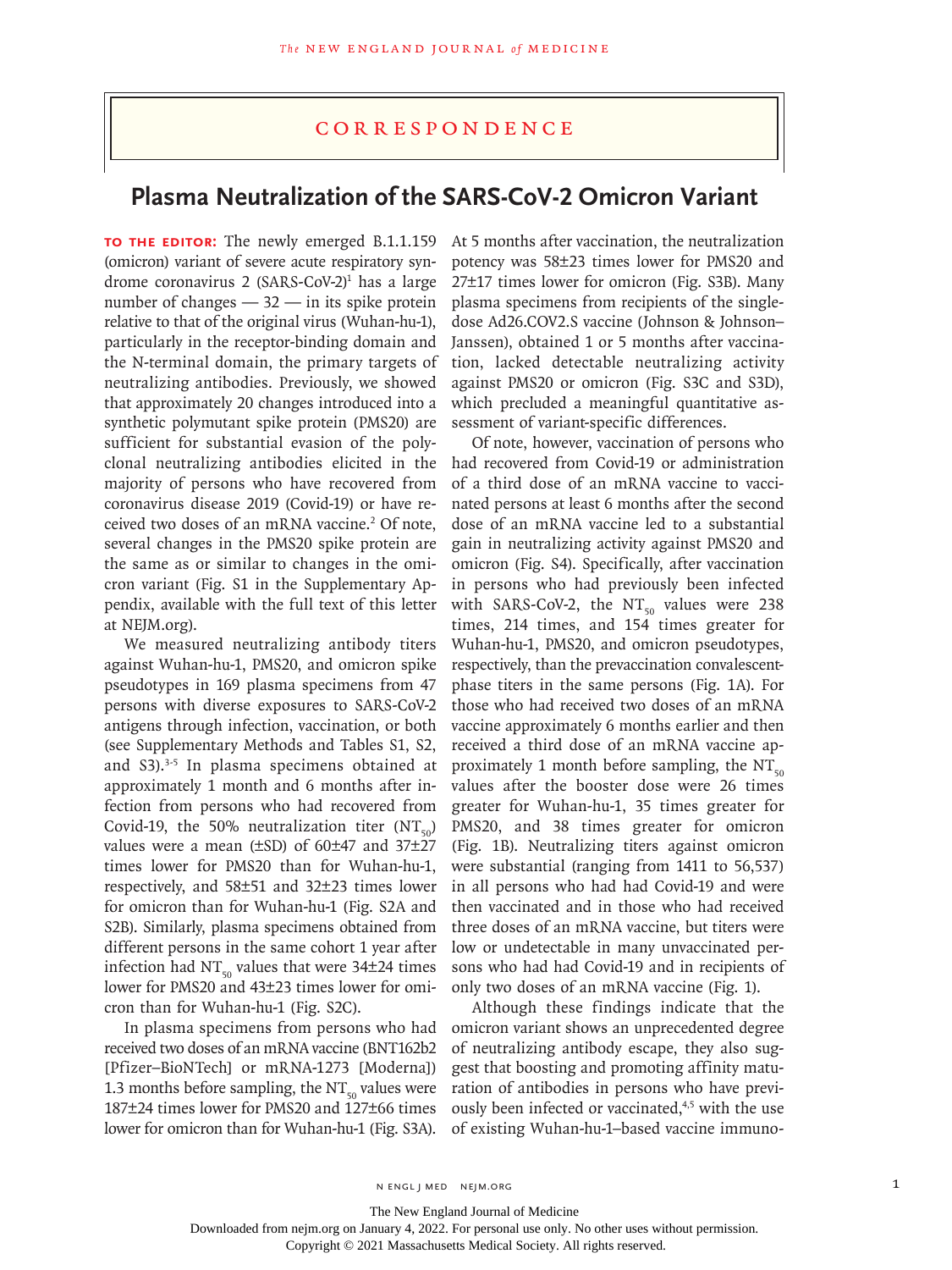#### **The NEW ENGLAND JOURNAL of MEDICINE**





Panel A shows the trajectories of NT<sub>50</sub> values against Wuhan-hu-1, polymutant spike protein (PMS20), and omicron pseudotypes in previously unvaccinated persons who had recovered from Covid-19, measured approximately 1 month (mean  $\pm$ SD, 41 $\pm$ 12 days) and 6 months (194 $\pm$ 12 days) after infection and then at approximately 1 year (360 $\pm$ 15 days) after infection, which corresponded to 41±21 days after vaccination ("plus vaccine") (see Table S2). Panel B shows the trajectories of NT<sub>50</sub> values against Wuhan-hu-1, PMS20, and omicron pseudotypes in persons who had received an mRNA vaccine, measured 1 month (42±19 days) and 5 months (165±33 days) after the second dose of an mRNA vac-

### gens, will provide additional protection against Michel C. Nussenzweig, M.D., Ph.D. infection with the omicron variant and subsequent disease.

Fabian Schmidt, Ph.D. Frauke Muecksch, Ph.D. Yiska Weisblum, Ph.D. Justin Da Silva, M.Sc. Eva Bednarski, B.Sc. Alice Cho, Ph.D. Zijun Wang, M.D., Ph.D. Christian Gaebler, M.D. Marina Caskey, M.D.

# Theodora Hatziioannou, Ph.D. Paul D. Bieniasz, Ph.D.

Rockefeller University New York, NY pbieniasz@rockefeller.edu

Drs. Schmidt and Muecksch contributed equally to this letter. Supported by grants from the National Institutes of Health (R37AI64003 and R01AI501111, to Dr. Bieniasz; R01AI78788, to Dr. Hatziioannou; and P01-AI138398-S1 and 2U19AI111825, to Dr. Nussenzweig). Dr. Gaebler's work is supported by the Robert S. Wennett Post-Doctoral Fellowship, the National Center for Advancing Translational Sciences (National Institutes of Health Clinical and Translational Science Award program, grant UL1

2 N ENGL J MED NEJM.ORG

The New England Journal of Medicine Downloaded from nejm.org on January 4, 2022. For personal use only. No other uses without permission. Copyright © 2021 Massachusetts Medical Society. All rights reserved.